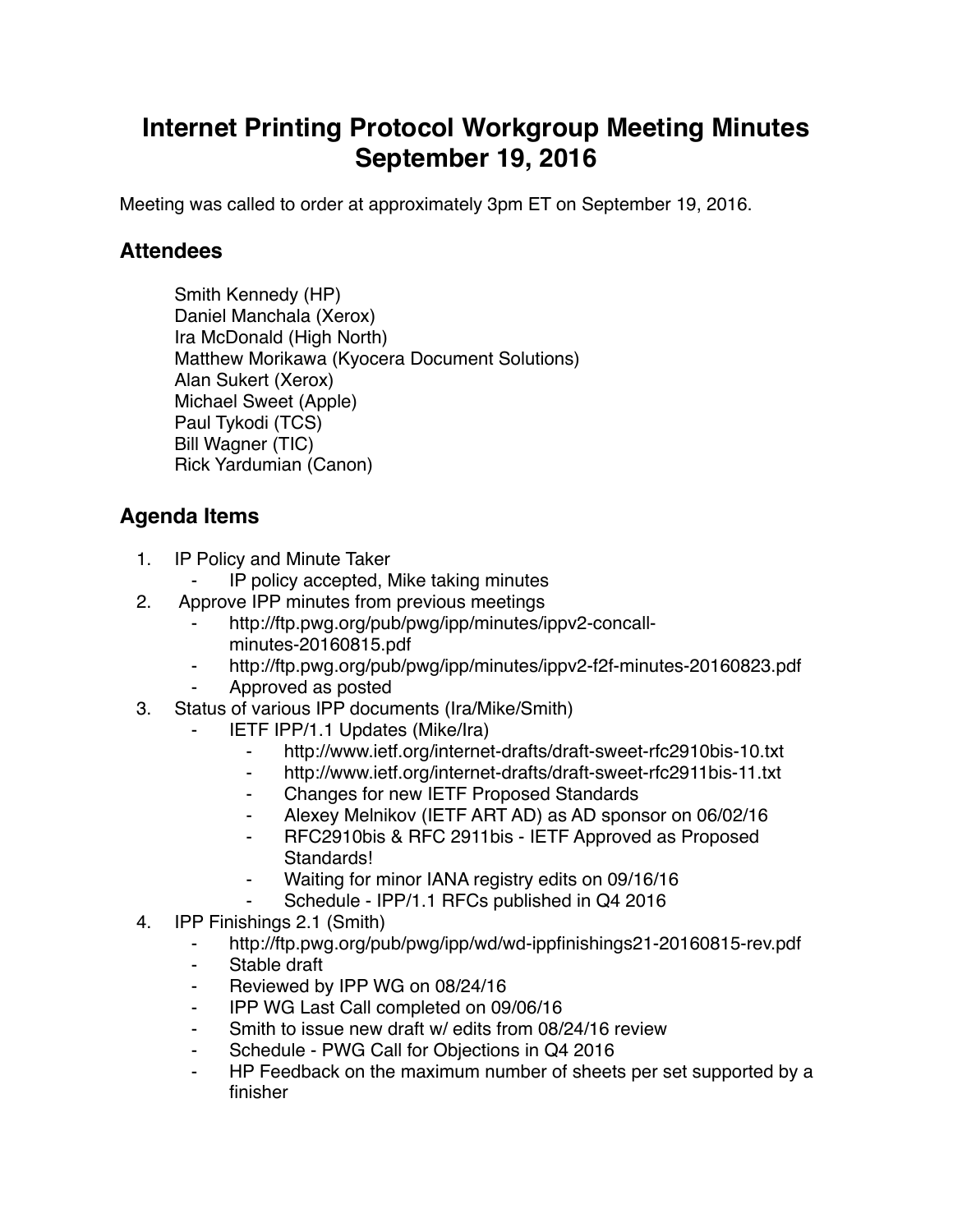- http://www.pwg.org/archives/ipp/2016/018945.html
- Probably printer-finisher MaxCapacity attribute, needs further research offline
- ⁃ IPP vs SM coordinate system disconnect (Smith/Pete)
	- ⁃ http://www.pwg.org/archives/ipp/2016/018924.html
	- ⁃ Q: Is Figure 3 correct?
		- ⁃ A: Needs further research offline
	- Schedule review IPP Finishings/2.1 and liaise to SM WG
- 5. Possible change of day-of-week and time for IPP WG calls
	- Doodle poll among PWG Steering Committee members on 09/12/16
	- ⁃ Review Doodle poll results and reschedule IPP WG calls?
		- ⁃ Best day on the poll was Wednesdays at 1pm ET/10am PT
		- ⁃ OK with other members on the call
		- ⁃ Next regular IPP meeting on October 5, 2016 at 1pm ET
		- Semantic Model WG will take the alternate Wednesdays
- 6. PWG 5100.20 Issue #49 requiring both HTTP Upgrade and "ipps:" support (Smith/Ira)
	- http://www.pwg.org/archives/ipp/2016/018943.html
	- Resolved on mailing list 09/16/16
		- but there are conformance subtleties to be discussed here
	- RFC 2817 is normatively referenced by over 2 dozen RFCs...
	- Schedule close this specific issue ASAP
- 7. Registration for "ipp-features-supported" value 'icc-color-matching' (Mike)
	- http://www.pwg.org/archives/ipp/2016/018914.html
	- ⁃ No objections
	- Action: Mike to submit "ipp-features-supported" value registration
- 8. Review of IPP 3D Printing Extensions (Mike)
	- ⁃ http://ftp.pwg.org/pub/pwg/ipp/wd/wd-ipp3d10-20160824-rev.pdf
	- Prototype draft
	- ⁃ Section 8.1.3.1 (accuracy-units):
		- Q: Why not "um" for accuracy-units?
			- A: Keywords can only have US ASCII characters
		- Add "REQUIRED" (This REQUIRED member attribute ...)
	- Section 8.3 x:
		- Add CONDITIONALLY REQUIRED for all that are conditionally required...
	- ⁃ Section 8.3.27.x:
		- ⁃ "This REQUIRED member attribute" (add REQUIRED, make singular)
	- SM3: examples getting pushed to Github, will need review
	- Mike will publish updated draft once he completes his prototyping
- 9. Review of IPP System Service (Ira/Mike)
	- http://ftp.pwg.org/pub/pwg/ipp/wd/wd-ippsystem10-20160915-rev.pdf
	- ⁃ Interim draft
	- ⁃ Sections 4.3, 4.6:
		- ⁃ "Since Xxx are typically long-lived ..."
	- ⁃ Section 4.7: